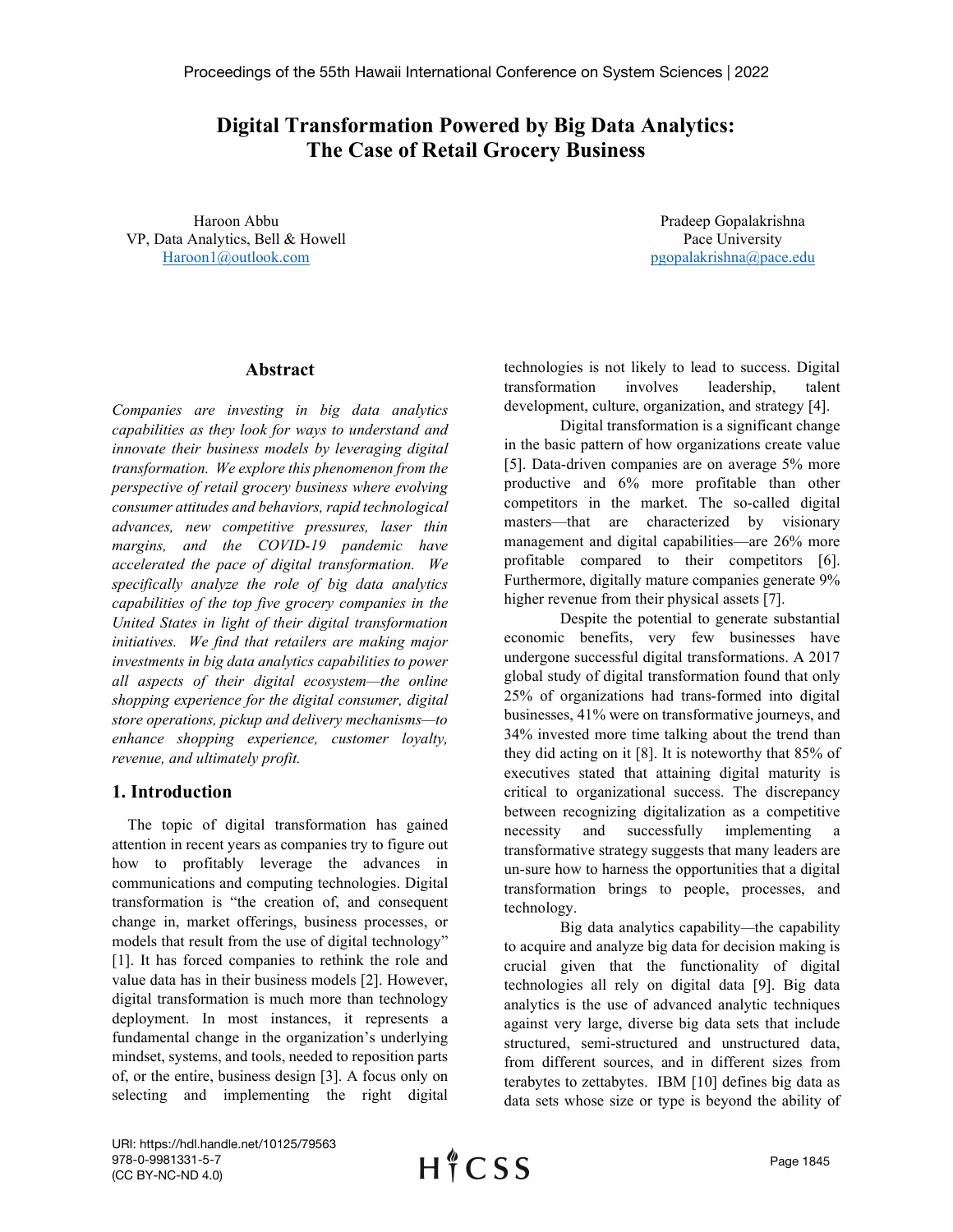traditional relational databases to capture, manage and process the data with low latency. They represent high volume, high velocity and high variety data—most often driven by artificial intelligence (AI), mobile devices, social media and the Internet of Things (IoT)—where much of data is generated in real-time, at a very large scale from sensors, connected devices, video, audio, web and social media. Data processing at scale to enable real time decision making requires advanced data technologies—a key component of successful digital transformation initiatives.

### 2. The Rise of Digital Grocery

 E-commerce has altered customer shopping behaviors and transformed the retail land-scape primarily for the non-perishable general merchandise category—from brick and mortar to omnichannel. However, grocery businesses have remained largely immune to digital disruption—until recently. Online competitors, most notably Amazon, have been able to increase product assortment, invest in advanced data analytics to personalize the shopping experience, and achieve massive economies of scale that lower cost, increase profitability, and offer lower prices to end consumers. Brick-and-mortar Grocers have started to embrace expensive investments in digitalization and automation in response to changing consumer preferences and to remain profitable. The trend only accelerated with the COVID-19 pandemic as it triggered a sudden change in customer behavior resulting in a large influx of new online orders requiring grocery businesses to deploy new procedures and new technology.

## 3. The Role of Big Data Analytics in Digital Grocery Ecosystem



Fig 1. Conceptual Model of Digital Grocery Ecosystem

 As shown in Fig 1, digital grocery ecosystem [11] consists of digital consumer (online shopping), digital store operations, and last mile pickup or delivery operations. They are interconnected and powered by big data analytics technologies. Digital Consumer is at the center of the grocery universe and the primary result of transforming to a digital business is the ability to engage and delight the shopper to drive loyalty, revenue, and profit. A key component of customer satisfaction is a seamless, user-friendly mobile shopping app that provides accurate online ordering across all categories, the ability to save and reuse shopping lists, and schedule deliveries in advance. Real-time inventory availability is critical to ensure that customers are informed in advance when their favorite items are out of stock and would allow customers to set their expectations for delivery accordingly. Digital Store Operations encompass technology and infrastructure necessary for the efficient processing of digital consumers' online grocery orders, identify the appropriate inventory necessary to support customer demand, and make realtime decisions that will focus on the outcomes. All major grocers are innovating in this space—from local fulfillment centers and dark stores to large centralized fully automated warehouses. Last Mile Pickup or Delivery is another key component of the digital grocery where customers often demand faster, same day, or even instant, delivery. This has spurred innovation in new technologies such as automated grocery pickup, curbside pickup, third party delivery services, and even drones and autonomous vehicles. Automated grocery pickup in-store allows consumers to place grocery orders online and pickup from an automated, temperature-controlled, kiosk at the store. Curbside pickup lets store employees place groceries in a customer's trunk, thereby avoiding face-to-face interaction with the customer.

Grocers are deploying sophisticated data analytics, including machine learning, artificial intelligence and digital marketing technologies to connect the components of the Digital Grocery Ecosystem to provide a seamless shopping experience. Machine learning, artificial intelligence, and digital tools are gaining in adoption including automated chat for customer support, machine-learning algorithms to predict customer arrival for a smoother experience, augmented reality and digital twin technologies to approximate the in-store experience, digital billboards to explain the nutritional content, electronic shelf labels for dynamic pricing, and machine vision to identify and remedy issues at self-service checkout. Using customer intelligence, marketers are creating relevant messages, product recommendations, and product information.

## 4. Examples: Big Data Analytics in Action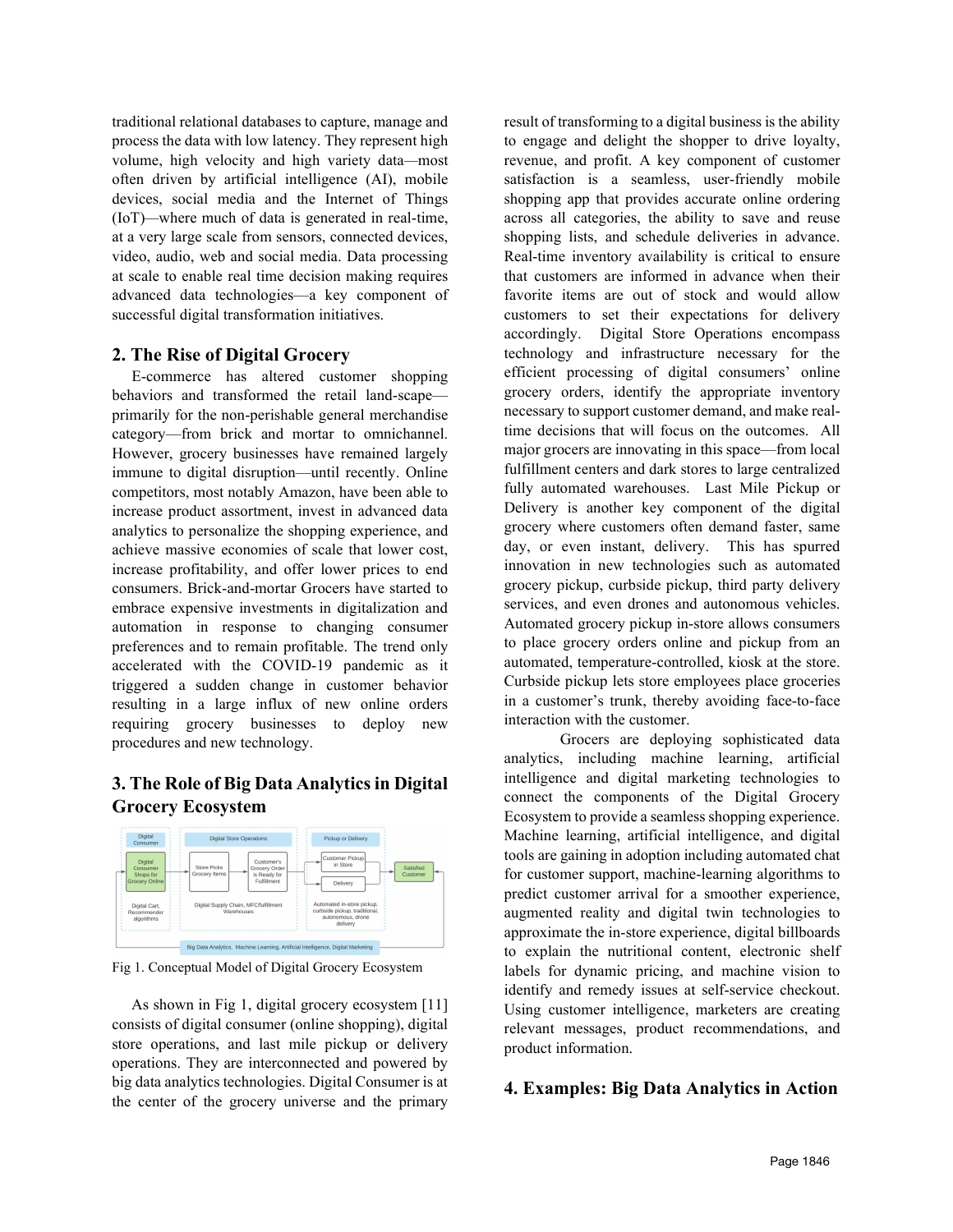Next, we discuss our findings on digital transformation initiatives of top 5 grocery businesses (Walmart, Kroger, Albertsons, Target, Amazon Whole Foods) and the role of big data analytics.

Walmart. Walmart's Intelligent Research Lab (IRI) is designed to test real-world applications of AI in a fully functional Walmart that spans 50,000 square feet and sells more than 30,000 items. Through cameras, sensors and predictive analytics that estimate demand, Walmart's goal is to automate much of the restocking process. Artificial intelligence is also used to notify employees when new checkout lines grow too long and if additional registers need to be opened, as well as when the supply of shopping carts runs low.

Kroger. Kroger has been testing a smart shopping cart that can weigh items, provide shopping suggestions, and scan and pay for orders without requiring shoppers to visit a traditional checkout lanes. Kroger's smart cart—using a multitude of computer vision, sensing technologies, and AI algorithms—aims to provide an interactive dashboard-like screen that can deliver shopping list recommendations, promotional offers, wayfinding capabilities, reader for scanning loyalty app, and a credit-card payment processor enabling checkout. Kroger and Microsoft are collaborating to pilot a connected store experience—by using Microsoft Azure and AI—to introduce shopping experiences through a shelving system called EDGE (Enhanced Display for Grocery Environment) that uses digital displays to indicate prices, promotions, nutritional, dietary, and other information. Kroger plans to roll out Visual AI technology to its stores to detect and reduce customer errors at self-checkout stations. Kroger's data analytics solution leverages data captured from brick-and-mortar and digital transactions to enable brands to better position their products with consumers both in-store and online.

Albertsons. Albertsons and Microsoft are working together to leverage Azure, Azure AI and other cognitive services to transform the shopping experience by improving the ways to find the products they want, reduce wait times, and anticipate out-ofstocks and misplaced products. The company is collaborating with BloomReach that uses AI-driven data to improve the online search experience and the conversion rates.

Target. Target has largely embraced a strategy of acquiring smaller AI companies and incorporating their leadership into data science teams. For instance, Target acquired Kvantum and leveraged its expertise

to develop a machine learning algorithm that identified appropriate complementary goods to advertise on a product's webpage.

Amazon Whole Foods. Machine learning drives algorithms for demand forecasting, product search ranking, product and deals recommendations, merchandising placements, fraud detection, translations, and much more. Amazon Go stores use computer vision, sensor fusion, deep learning, and sensors to determine which products customers are putting in their bags, charging the customer automatically through the app.

## 5. Final Word

 In this paper, we analyzed how major grocery businesses are building and utilizing big data analytics capabilities to digitally transform their businesses. Our findings underscore the role of big data capabilities in successfully implementing multiple facets of digital transformation. Digital transformation presents significant challenges and opportunities in the highly competitive, low-margin world of the grocery industry. Retailers are investing and connecting these investments to customer loyalty, and ultimately to revenue and profit. This will result in the true transformation of business models that will define what the grocery industry becomes going forward.

### References

[1] S. Nambisan, K. Lyytinen, A. Majchrzak, M. Song, "Digital Innovation Management: Reinventing Innovation Management Research in a Digital World," MIS Quarterly, 2017.

[2] J. Brownlow, M. Zaki, A. Neely, F. Urmetzer, "Data-Driven Business Models: A Blueprint for Innovation," 2015.

[3] S. Gupta, "Driving Digital Strategy: A Guide to Reimagining Your Business," Harvard Business Review Press, 2018.

[4] G. Kane, D. Palmer, A. Philips, D. Kiron, N. Buckley, "Achieving Digital Maturity: Adapting Your Company to a Changing World." 2017.

[5] G. Gudergan, P. Mugge, A. Kwiatkowski, H. Abbu, T. L. Michaelis, and D. Krechting, "Patterns of Digitization–What differentiates digitally mature organizations?" IEEE International Conference on Engineering, Technology and Innovation: 2019, pp. 1–8.

[6] A. McAfee, E. Brynjolfsson, "Big Data: The Management Revolution," Harvard business review, 90, 2012.